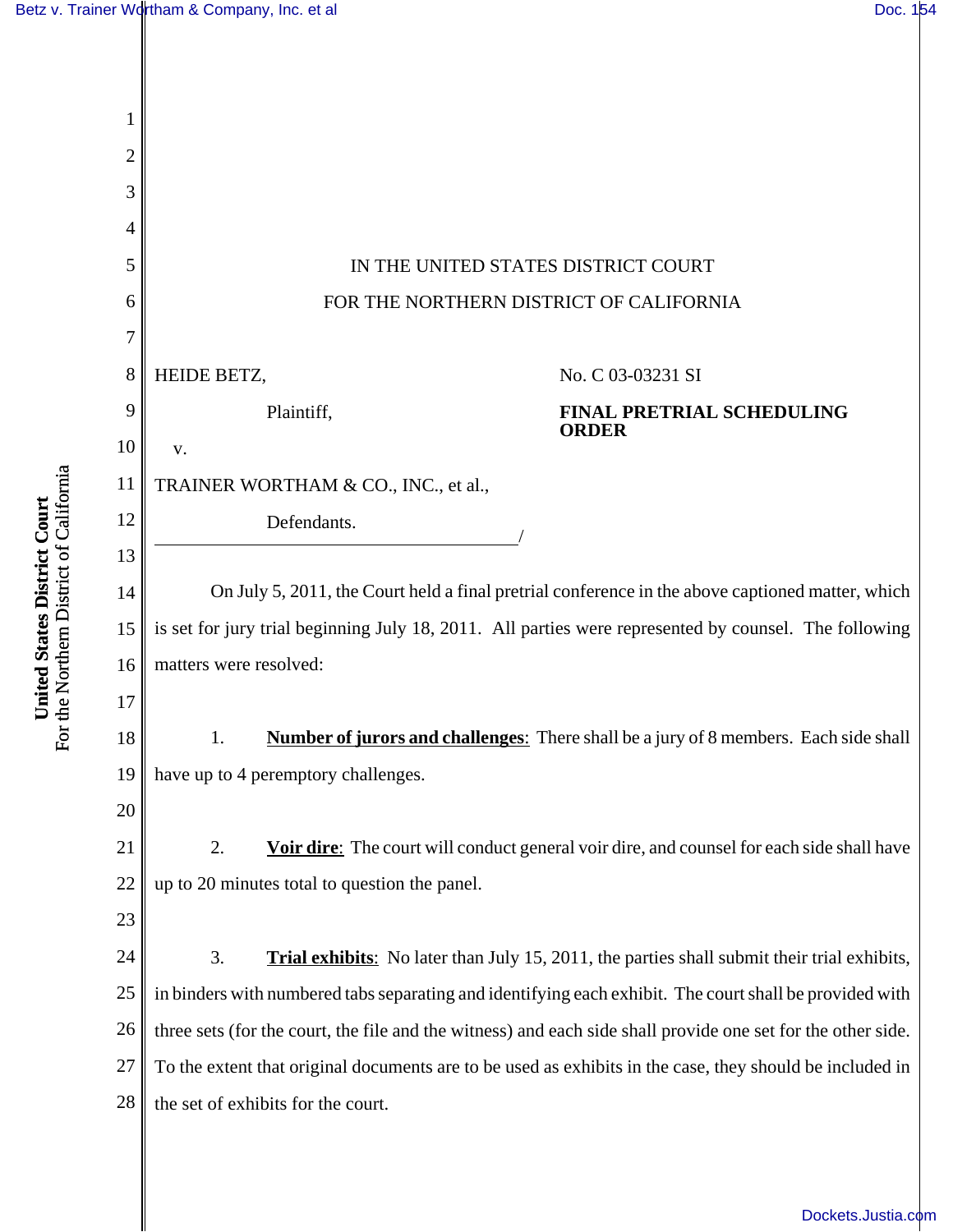2 3 4 5 6 7 8 5. **Timing of trial**: The parties estimate that the trial should take four days, not including any punitive damages phase. Based on this estimate, each side shall have 45 minutes for opening statements; each side shall have up to 7 hours total for presentation of evidence, which includes direct and cross-examination and presentation of all exhibits; and each side shall have up to 60 minutes for closing argument. In the event a punitive damage phase is required, each side shall have up to 15 minutes for opening statement; up to 1 hour to present evidence; and up to 30 minutes for closing argument.

10 12 13 6. **Trial schedule**: Jury trials are generally conducted Monday through Thursday; jury trials are generally not conducted on Fridays, although deliberating juries are free to deliberate on Fridays. The trial day runs from 8:30 a.m. until 3:30 p.m., with a 15 minute break at 10:00 a.m., a 30 minute break at 12:00 noon and a 15 minute break at 2:00 p.m., all times approximate.

7. **Motions in limine**: Defendants filed 8 motions in limine, as follows:

16 17 18 19 20 21 22 **1. Defendants' motion to exclude references to recent financial crisis:** Defendants seek an order precluding plaintiff from mentioning the recent bank and mortgage-related financial crisis. They contend – accurately, as far as the Court knows – that the recent crisis did not affect plaintiff's investment portfolio, the relevant performance of which ended in 2002 or so. Thus it is not anticipated that any of plaintiff's evidence will relate directly to the current crisis. To order that no mention be made, however, goes too far: testimony or argument could overlap in concept or principle with such evidence. Hence, the motion is denied without prejudice to specific objections at time of trial.

23

1

9

11

14

15

24

25 26 27 28 **2. Defendants' motion to exclude evidence of "secret kickback":** It is agreed by both sides that defendant Trainer Wortham paid defendant First Republic Bank referral fees based on the value of plaintiff's portfolio. Plaintiff apparently calls the referral fees "secret kickbacks"; defendant counters that they were identified in the contract, so are not properly described as "secret." Defendant seeks an order that plaintiff may not call the fees "secret kickbacks." The phrase is obviously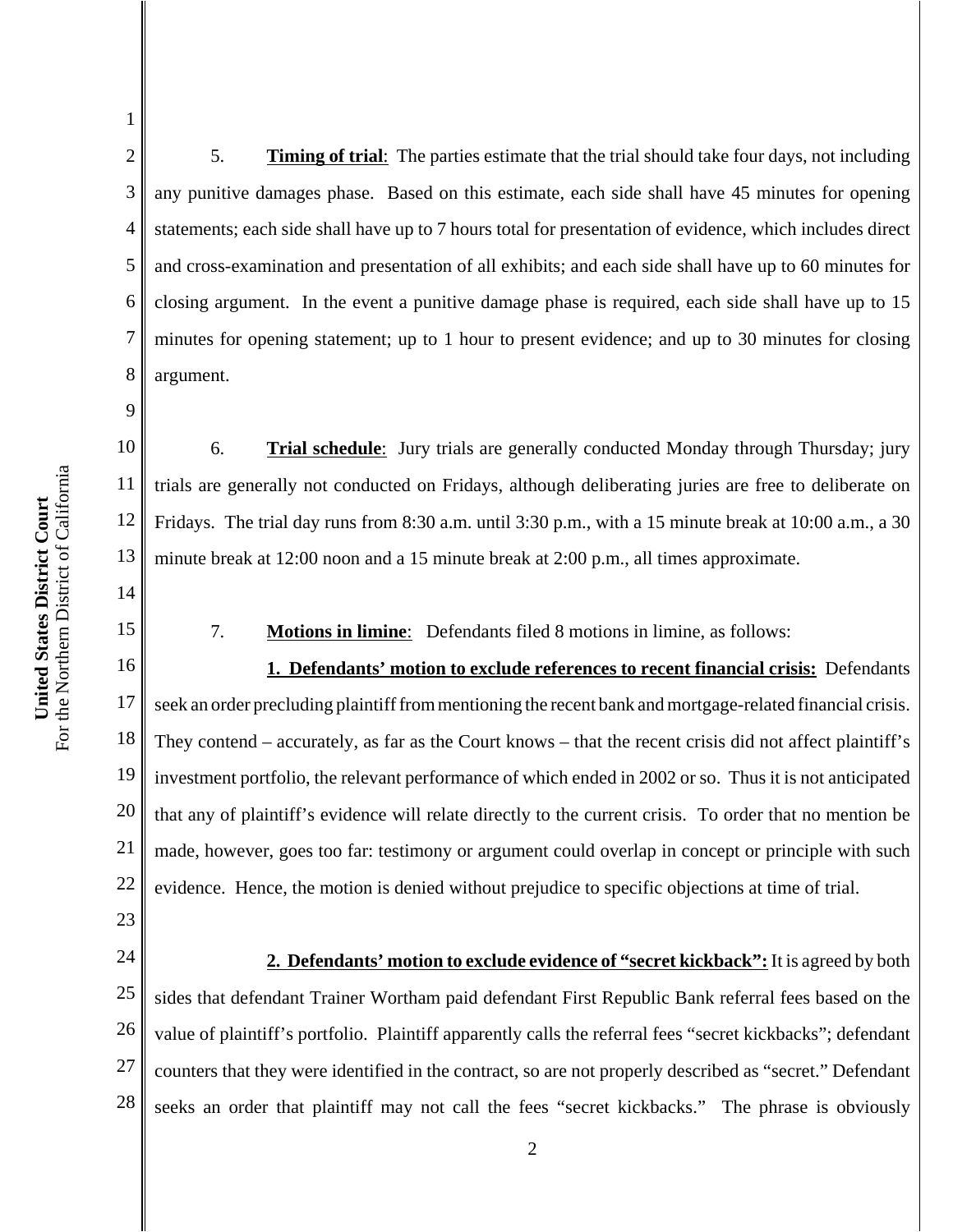3

9

14

18

24

27

28

1 2 argumentative, so may be used in argument. The question of secrecy must await the testimony at trial. The motion is denied.

4 5 6 7 8 **3. Defendants' motion to exclude evidence regarding oral agreement:** The alleged oral agreement is relevant to plaintiff's negligent misrepresentation and breach of fiduciary duty claims and is not specifically contrary to the language of the written agreements, which in any event do not include integration clauses. The motion to exclude all reference to the oral agreement is accordingly denied.

10 11 12 13 **4. Defendants' motion to exclude testimony based on assumed growth rates of 12.5%, 15% and 20%:** At the Pretrial Conference, plaintiff clarified that his damage expert would not use the 12.5%, 15% and 20% growth rate calculations for purposes of computing damages, but only to explain issues related to liability. To this extent, the motion is granted.

15 16 17 **5. Defendants' motion to preclude testimony re the Wells Fargo 2010 Fund:** Granted, subject to offer of proof at trial re suitability of this investment vehicle for plaintiff's stated financial needs and purposes.

19 20 21 22 23 **6. Defendants' motion to exclude damage calculation after March 2001 or after March 2002:** Granted, as to damage calculations for time periods after July, 2002. Although mitigation is a jury question, the end points otherwise offered by plaintiff's expert, which were far later in time, bear no logical relationship to plaintiff's claims or to her damages. Plaintiffs' computations should end at the time her attorney sent his letter accusing defendants of fraud.

25 26 **7. Defendants' motion to exclude punitive damages:** Reserved for ruling until after the trial evidence is received.

**8. Defendants' ex parte application to substitute expert witness:** At the Pretrial